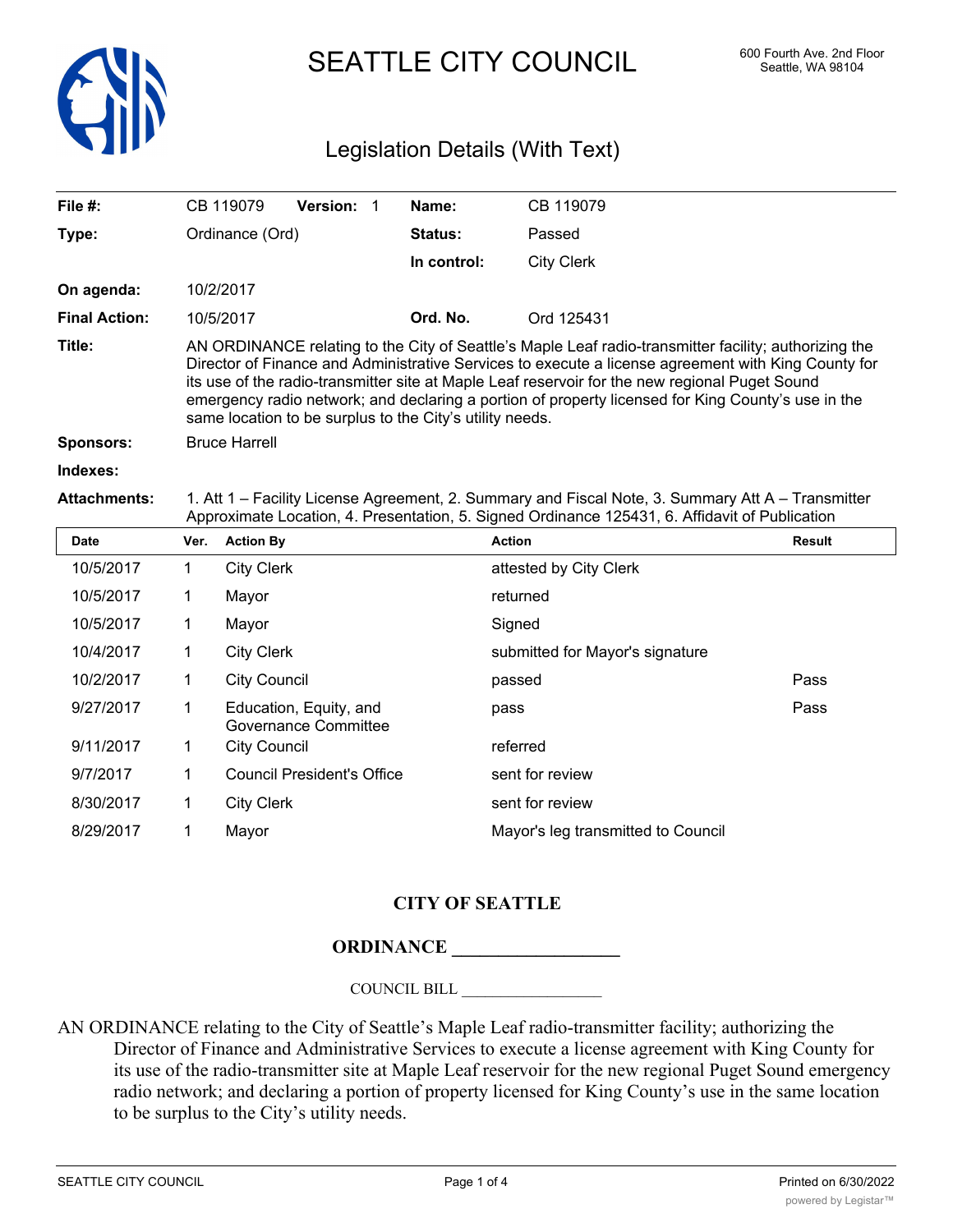- WHEREAS, Seattle Information Technology operates a radio-transmitter facility at 8526 8600 Roosevelt Way NE, adjacent to Seattle Public Utilities' Maple Leaf Reservoir (hereinafter, the "Maple Leaf Transmitter");
- WHEREAS, in 2015, voters approved a ballot measure authorizing the funding of a new, upgraded, regional public safety emergency radio network, now commonly referred to as the Puget Sound Emergency Radio Network (PSERN);
- WHEREAS, PSERN is being implemented through the Puget Sound Emergency Radio Network Implementation Period Interlocal Cooperation Agreement, by and amongst King County, The City of Seattle ("City"), and other King County cities ("PSERN Agreement");

WHEREAS, as authorized by Ordinance 124687, The City of Seattle is a signatory to the PSERN Agreement;

- WHEREAS, as provided for in the PSERN Agreement, King County is acting as the lead agency for the financing, procurement, contracting and implementation of PSERN, and after the completion of the build-out of PSERN, the parties to the PSERN Agreement intend to establish a jointly governed entity to own and manage PSERN;
- WHEREAS, under the PSERN Agreement, the City agreed to make available for PSERN use City-owned sites, including the Maple Leaf Transmitter site, deemed by the County's contractor to be both necessary and suitable for the installation and operation of PSERN equipment;
- WHEREAS, PSERN's contractor, Motorola Solutions, Inc., has identified the Maple Leaf Transmitter as both a necessary and suitable location for the installation and operation of PSERN equipment;
- WHEREAS, pursuant to Seattle Municipal Code subsection 3.39.010.C.4, the Department of Finance and Administrative Services (FAS), acting on behalf of the Seattle Information Technology Department, negotiated with King County a license agreement that will govern PSERN's use of the Maple Leaf Transmitter facilities and adjacent property ("License Agreement");

WHEREAS, a portion of the Maple Leaf Transmitter facility is located on real property under the jurisdiction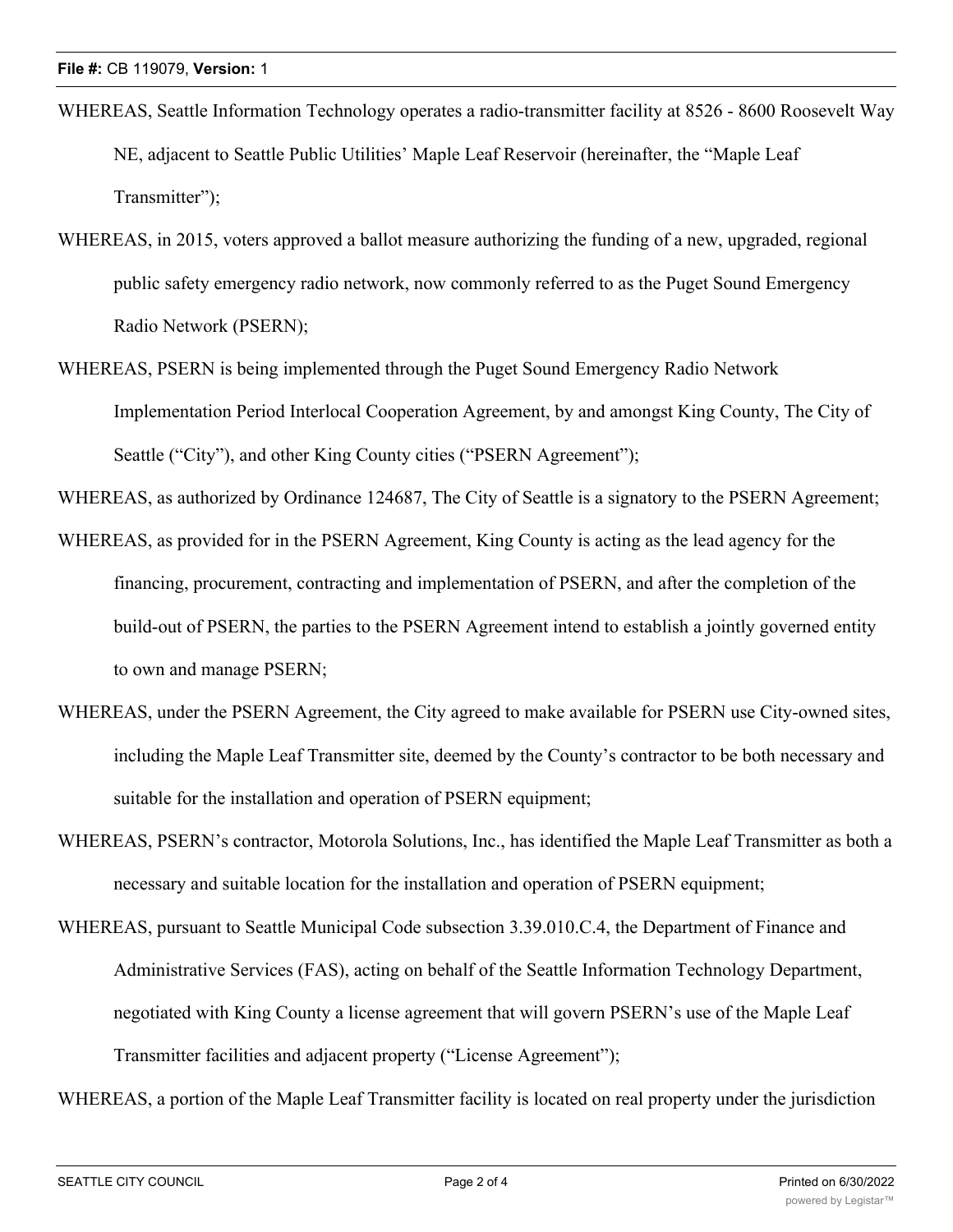of Seattle Public Utilities (SPU); and

WHEREAS, FAS has obtained SPU's approval to license the portion of the real property that is under SPU's jurisdiction to King County on the terms and conditions of the License Agreement; and

 WHEREAS, City Council authorization of the Agreement is required because the nature and duration of the License Agreement exceeds FAS's authority; NOW, THEREFORE,

## **BE IT ORDAINED BY THE CITY OF SEATTLE AS FOLLOWS:**

Section 1. The Director of Finance and Administrative Services ("Director") is authorized to execute, for and on behalf of The City of Seattle, a license agreement with King County ("County") substantially in the form of the Facility License Agreement attached to this ordinance as Attachment 1 ("Agreement"), which provides for the County's use of the City-owned real property and improvements located at the Maple Leaf Reservoir for the new regional Puget Sound Emergency Radio Network (PSERN).

Section 2. A portion of the Maple Leaf Reservoir property licensed for the County's use under the Agreement is located on real property under the jurisdiction of Seattle Public Utilities. After a public hearing, and as provided under RCW 35.94.040, that portion of utility property licensed for the County's use under the Agreement is no longer required for providing public utility service and is declared surplus to the City's needs.

Section 3. The Director is further authorized to make minor additions, modifications, and amendments to the Agreement as necessary or advisable to finalize the Agreement with the County, provided that the Director shall first obtain approval from Seattle Public Utilities (SPU) regarding any changes which impact the portion of the property under the jurisdiction of SPU, and provided further that the license fee is not reduced and the City's liabilities are not increased.